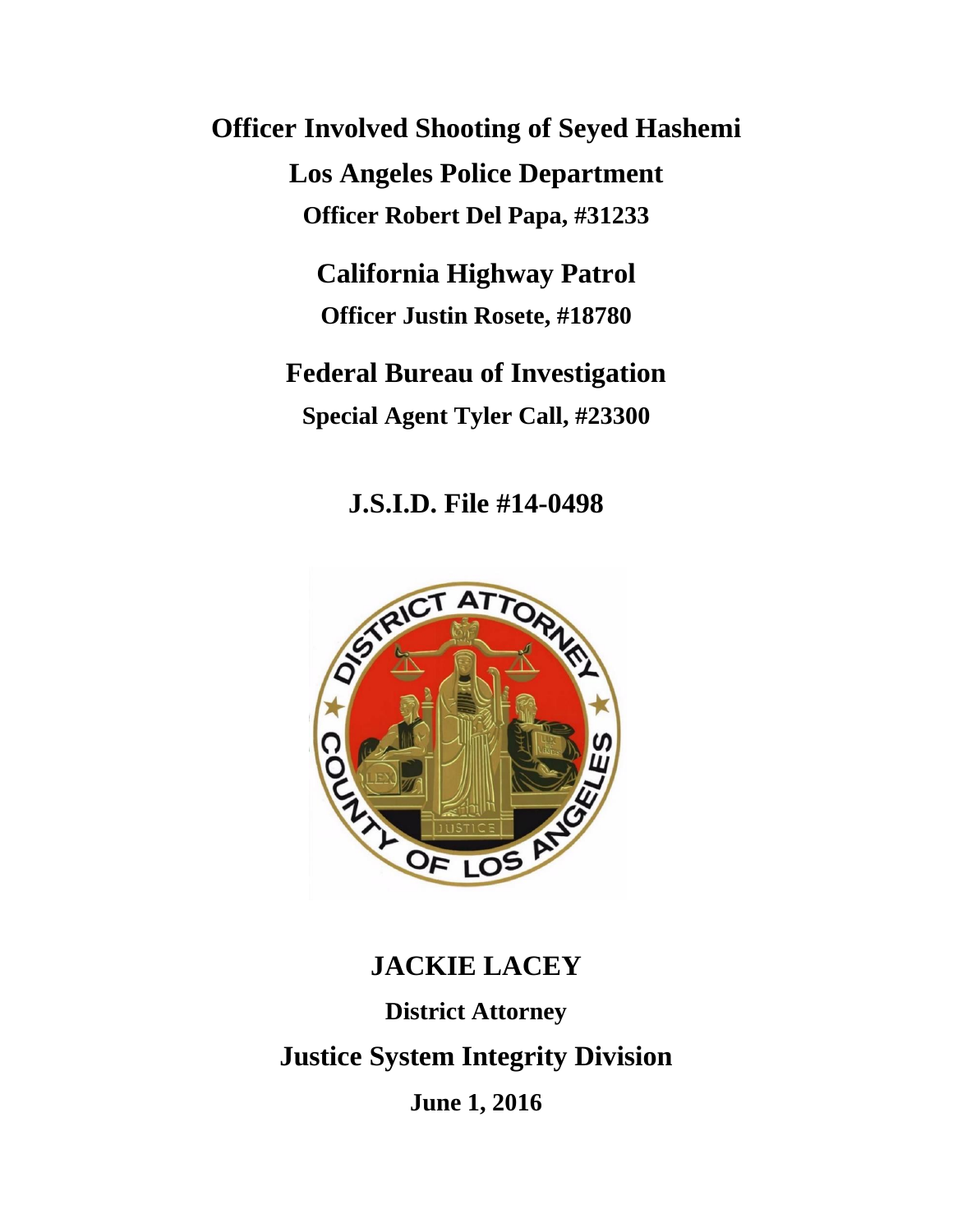#### **MEMORANDUM**

TO: COMMANDER ROBERT A. LOPEZ Los Angeles Police Department Force Investigation Division 100 West First Street, Suite 431 Los Angeles, California 90012

> LIEUTENANT CHARLES SAMPSON California Highway Patrol Southern Division - Investigative Services Unit 437 N. Vermont Avenue Los Angeles, California 90004

SPECIAL AGENT MICHAEL HESS Federal Bureau of Investigation 11000 Wilshire Blvd., Suite 1700 Los Angeles, California 90024

- FROM: JUSTICE SYSTEM INTEGRITY DIVISION Los Angeles County District Attorney's Office
- SUBJECT: Officer Involved Shooting of Seyed Hashemi J.S.I.D. File #14-0498 C.H.P File #C14-501-002 L.A.P.D File #14-1713131 F.B.I File #89B-LA-5323914
- DATE: June 1, 2016

The Justice System Integrity Division of the Los Angeles County District Attorney's Office has completed its review of the July 30, 2014, non-fatal shooting of Seyed Hashemi involving Los Angeles Police Department (LAPD) Officer Robert Del Papa, California Highway Patrol (CHP) Officer Justin Rosete, and Federal Bureau of Investigation (FBI) Special Agent Tyler Call. It is the conclusion of this office that Officers Del Papa and Rosete and Special Agent Call acted in lawful self-defense and defense of others while capturing a dangerous, fleeing felon involved in a kidnapping and attempted murder of a law enforcement officer.

The following analysis is based on police reports, witness interviews, radio transmissions, news media videotape, dash-cam videotape, and still photographs submitted to this office by Detectives Jack Forsman, Thomas Townsend, and Robert Arteaga of the Los Angeles Police Department. The voluntary statements of Special Agent Call and Officer Rosete were considered in this analysis. The compelled statement of Officer Del Papa was not considered.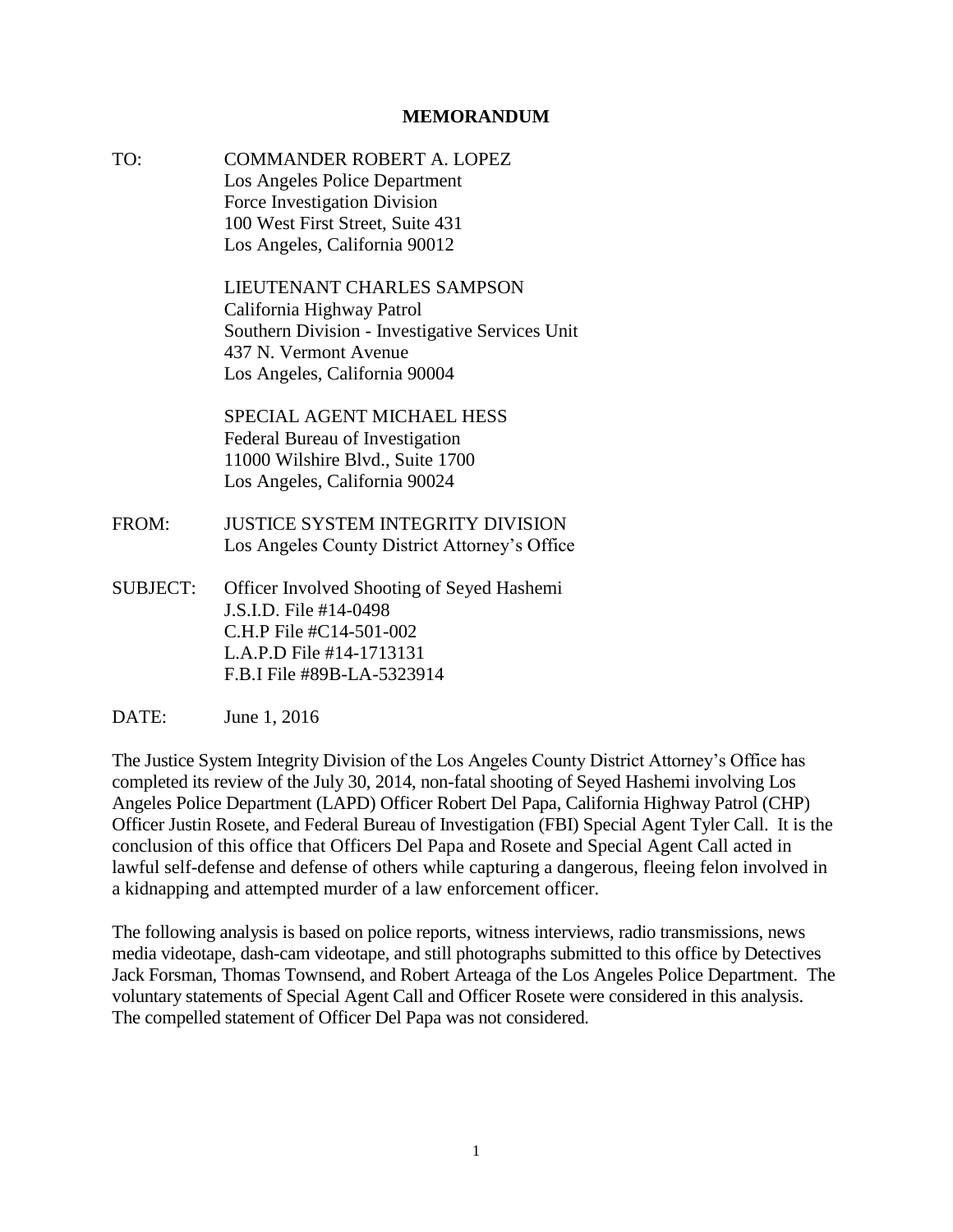# **FACTUAL ANALYSIS**

## **The Kidnapping**

On July 30, 2014, Mahsan Samandari drove to a health club in her BMW automobile. Her exhusband, Seyed Hashemi, met her there, confronted her, and said, "I have a gun. Just get in the car." Samandari tried to run but Hashemi grabbed her by the hair. Samandari yelled, "Help me! Help me!" Hashemi forced Samandari into the driver's seat of her car.

## **The FBI Shooting**

Tyler Call, an off-duty FBI special agent, heard Samandari's cry for help and confronted Hashemi, who pointed a gun at Call. Call retreated and retrieved his service weapon from his car while Hashemi forced Samandari into the driver's seat of her BMW. As Samandari tried to escape from the car, Call approached, displayed his badge, pointed his service weapon at Hashemi, and yelled at him repeatedly, "Police! Drop the weapon!" Hashemi did not comply and pointed a gun at Call. Call ducked for cover and, fearing for his life and Samandari's life, emerged from cover moments later and fired his service weapon at Hashemi, striking him in the face and chest. A later examination of Hashemi's handgun showed that one of Call's rounds struck Hashemi's loaded handgun, disabling it.

Hashemi forced Samandari to drive out of the parking lot while pointing a gun at her. Call and bystanders called 9-1-1. Call reported to the 9-1-1 operator, "The man was abducting a female into a black BMW. They headed westbound from LA Fitness on Desoto. He has a gun. He's hit. He's bleeding. I fired at him. He pointed his weapon at me and I fired at him."

Samandari drove away and stopped at a nearby stoplight where she was able to escape from the car. She ran and flagged down a passing police officer and yelled, "Help me! Help me!" Hashemi drove away in the BMW. The officers who assisted Samandari radioed to other officers the suspect and vehicle description and last known direction of travel. An airship was dispatched to assist.

## **The CHP Shooting**

l

Approximately five minutes later, officers in an LAPD airship reported they saw Hashemi in the BMW driving toward the Ventura Freeway. CHP Officer Justin Rosete monitored the radio calls and searched for Hashemi and the black BMW. When Rosete turned a corner, he saw the BMW driving toward him with the driver's side window down.<sup>1</sup> Rosete exited his patrol vehicle, drew his service weapon, and pointed it at Hashemi. When Hashemi drove toward Rosete and was approximately 10 to 20 feet away, Hashemi pointed a gun at Rosete. In fear for his life, Rosete fired eight rounds at Hashemi. Hashemi continued to drive and entered the Ventura Freeway. He drove past LAPD Officer Richard Nagatoshi who unholstered his service weapon and pointed it at Hashemi as he drove past and onto the freeway. Nagatoshi did not fire his weapon. Nagatoshi activated his lights and siren and pursued Hashemi. Rosete entered his patrol vehicle and also pursued Hashemi.

<sup>&</sup>lt;sup>1</sup> CHP dash-camera videotape captures the incident beginning at this point.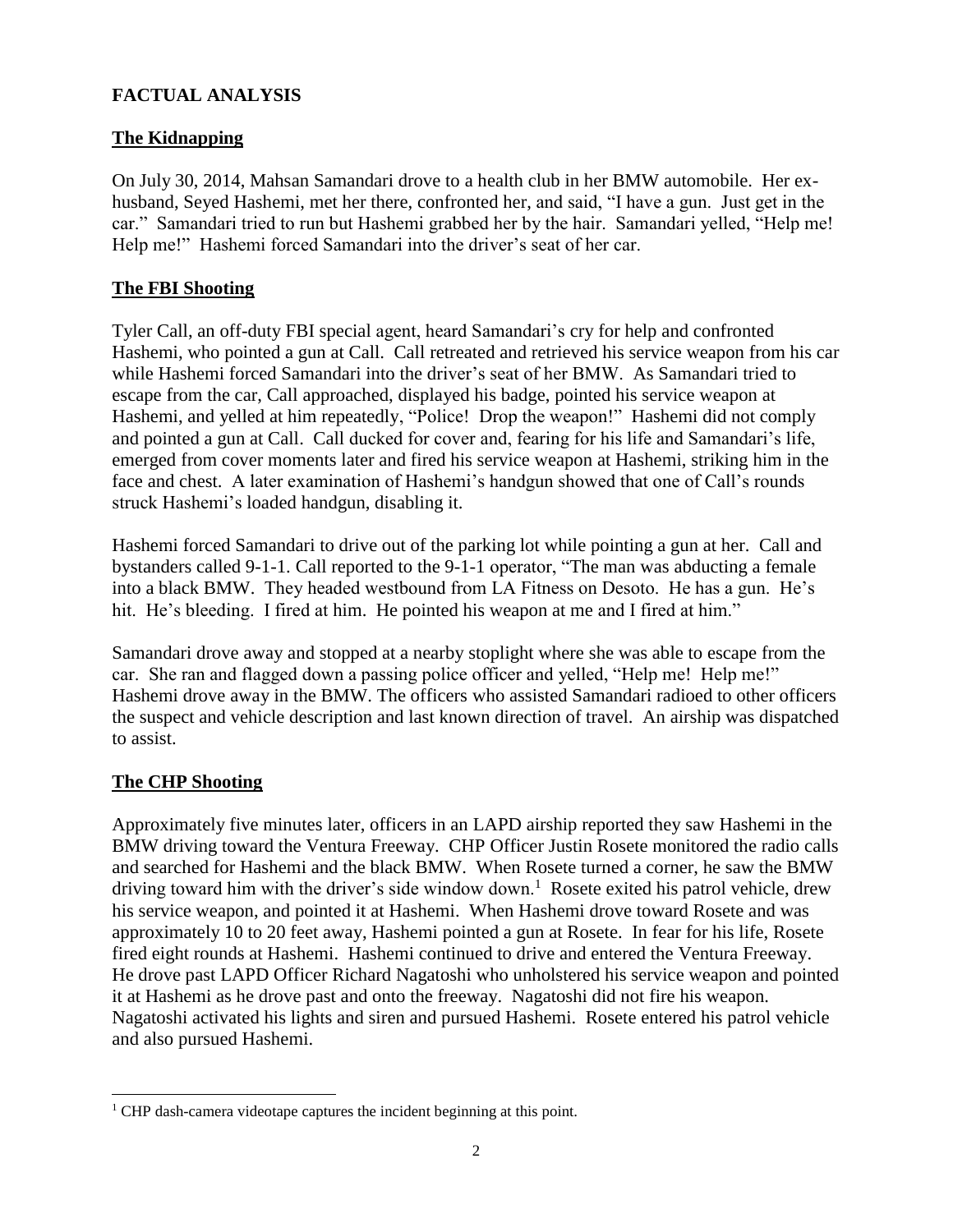## **The Pursuit**

LAPD Officers Brandon Kiefer and Robert Del Papa were also monitoring the radio calls and heard the airship report that an officer needed help and shots were fired. They saw Hashemi enter the freeway. Kiefer and Del Papa activated their lights and siren and pursued Hashemi. Hashemi continued to drive at over 100 mph, changing lanes and cutting in front of other vehicles. Rosete drove behind Kiefer and Del Papa, also with his lights and siren activated. Nagatoshi activated his lights and siren and drove behind Rosete. The airship monitored the pursuit from overhead. Hashemi drove approximately seven miles, weaving in-and-out of traffic, and exited the freeway, driving toward the City of Malibu. $^2$  Hashemi drove approximately 12 miles on Malibu Canyon Road, a winding, two lane canyon road. Hashemi drove into oncoming traffic lanes and over construction cones at a high rate of speed. Kiefer and Del Papa continued to pursue Hashemi with lights and siren activated. Hashemi drove to the end of Malibu Canyon Road where it terminates in a park. Hashemi stopped his vehicle and exited with a gun in his hand.

## **The LAPD Shooting**

 $\overline{\phantom{a}}$ 

As Hashemi's vehicle rolled to a stop against a curb, Kiefer and Del Papa pulled up behind him. As Kiefer was stopping his patrol vehicle, Hashemi exited the BMW and turned toward Kiefer and Del Papa while holding a gun in his left hand.<sup>3</sup> Del Papa exited the patrol vehicle and fired a single gunshot at Hashemi. The gunshot did not strike Hashemi. Hashemi turned away from Del Papa and Kiefer and ran through the park and down a bluff toward the ocean. He threw the gun into a bush and laid down on a hillside.<sup>4</sup> LAPD Special Weapons and Tactics personnel took Hashemi into custody a short time later.

#### **CHP Officer Justin Rosete's Statement**

Rosete responded to a call from an LAPD airship requesting CHP assistance in patroling the Ventura Freeway to look for a black BMW involved in an officer-involved shooting. Rosete was driving near the freeway when he received a radio update that Hashemi's BMW was seen nearby. Rosete turned onto a surface street and saw Hashemi's vehicle driving toward him. Knowing Hashemi was armed and previously involved in an officer-involved shooting, Rosete exited his vehicle, drew his service weapon, and took cover behind the door of his vehicle. Hashemi accelerated in Rosete's direction. As Hashemi was abreast of Rosete and approximately 10 to 20 feet away, Hashemi pointed a gun at Rosete through the open driver's side window of the BMW. Fearing for his life, Rosete fired eight rounds at Hashemi. Hashemi fled and Rosete followed him onto the Ventura Freeway and assumed the secondary position in the pursuit behind Kiefer and Del Papa's vehicle. After approximately 10 miles, Rosete terminated his pursuit due to a flat tire.

<sup>&</sup>lt;sup>2</sup> The pursuit was videotaped beginning at this point by news helicopters.

<sup>&</sup>lt;sup>3</sup> Videotape footage from a media helicopter shows Hashemi exiting the BMW and turning toward the officers with a gun in his left hand.

<sup>&</sup>lt;sup>4</sup> A .40 caliber Glock semiautomatic firearm was located in a bush. It had five live rounds in the magazine, an expended cartridge casing lodged in the firing chamber, and a bullet lodged between the barrel and slide.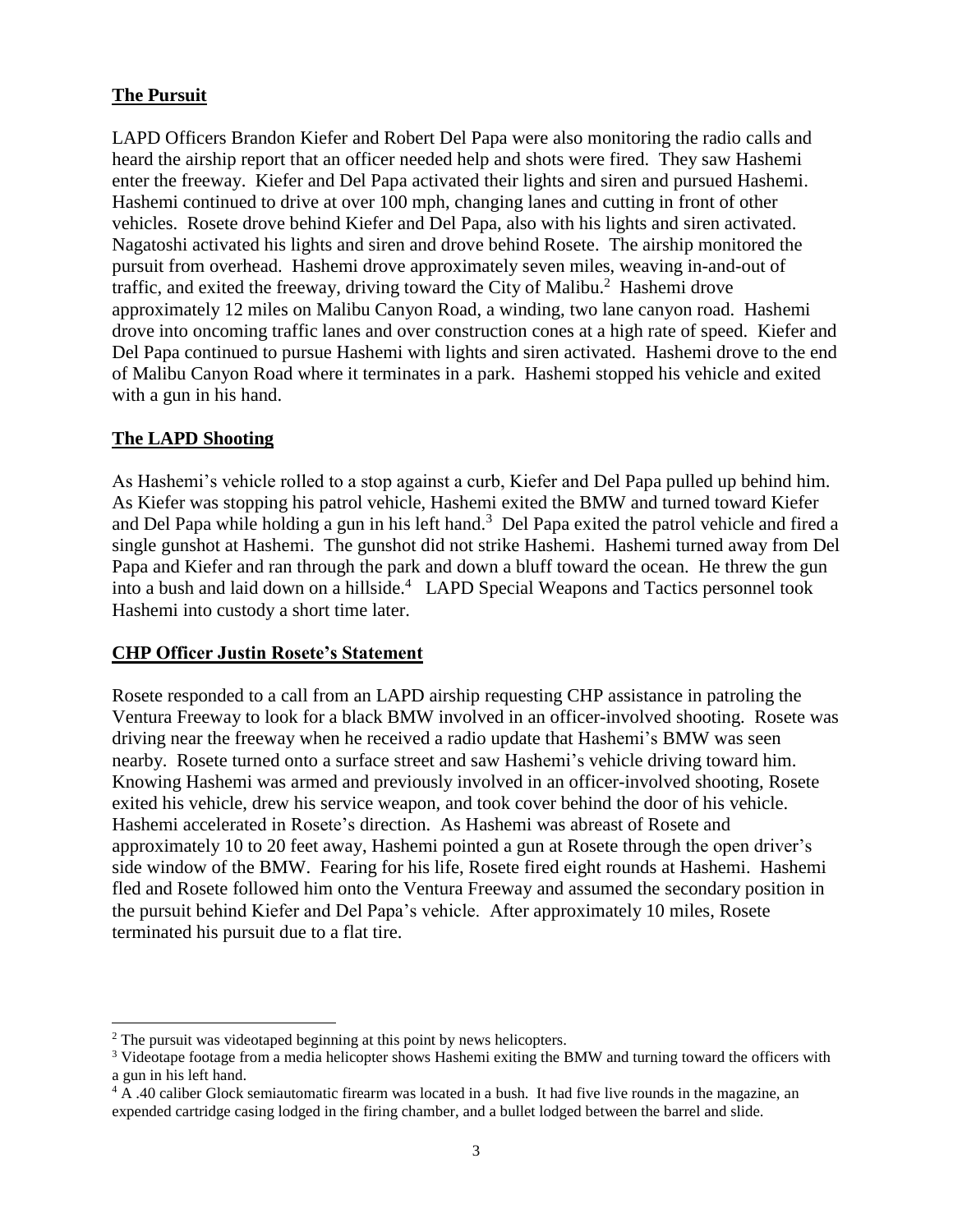# **LAPD Officer Richard Nagatoshi's Statement**

Nagatoshi provided a compelled statement to investigators.

Nagatoshi heard a radio call of an officer-involved shooting and kidnapping involving a black BMW. He looked for the vehicle near the Ventura Freeway. Nagatoshi saw Rosete in his CHP vehicle on a surface street. He saw the BMW driving initially at a slow-rate of speed toward Rosete. Nagatoshi saw an object protrude from Hashemi's driver's window as the BMW accelerated in Rosete's direction. Rosete fired at the vehicle. Nagatoshi unholstered his weapon and aimed it at Hashemi's vehicle, which was angling toward the freeway onramp. When Hashemi passed Nagatoshi, Hashemi also pointed a gun at Nagatoshi. Nagatoshi did not fire. Hashemi entered the freeway and Nagatoshi activated his lights and siren and pursued him.

# **LAPD Officer Brandon Keifer's Statement**

Keifer provided a compelled statement to investigators.

Keifer was on patrol with Del Papa when they received a radio call regarding an officer-involved shooting. Keifer and Del Papa saw Hashemi enter the freeway. They activated their lights and siren and pursued Hashemi, who was driving at a high rate of speed. Hashemi exited the freeway at Malibu Canyon Road while Kiefer and Del Papa continued to pursue him. When Hashemi came to a stop at Malibu Bluffs Park, Keifer was positioning his vehicle behind Hashemi as Hashemi exited his vehicle with a gun in his hand. Hashemi turned toward Kiefer and Del Papa. Keifer heard Del Papa fire a single shot and saw Hashemi run toward the ocean, still carrying the gun.

# **LAPD Officer Tom Cardona's Statement**

Cardona provided a compelled statement to investigators.

Cardona and LAPD Officer Melvin Peraza responded to a radio call of a kidnapping. They joined the pursuit of Hashemi and became the secondary police vehicle behind Kiefer and Del Papa. When the pursuit terminated at Malibu Bluffs Park, Cardona saw Hashemi exit the vehicle and turn in Kiefer and Del Papa's direction, holding a firearm in his left hand and a duffle bag in his right. Cardona saw Hashemi point the gun in the direction of his vehicle and Kiefer and Del Papa's vehicle and he heard a single gunshot.

# **LAPD Officer Melvin Peraza's Statement**

Peraza provided a compelled statement to investigators.

Peraza and Cardona responded to the kidnapping radio call and they joined the pursuit of Hashemi on the Ventura Freeway. When the pursuit terminated at Malibu Bluffs Park, Peraza exited his vehicle as Del Papa also exited his vehicle. Peraza saw Hashemi exit the BMW in the direction of the police vehicles. Hashemi had a semiautomatic handgun in his left hand. Peraza saw Hashemi point the gun at him and the other officers. Peraza heard a single gunshot. He deduced that an officer had fired because he did not see a muzzle flash from Hashemi's gun.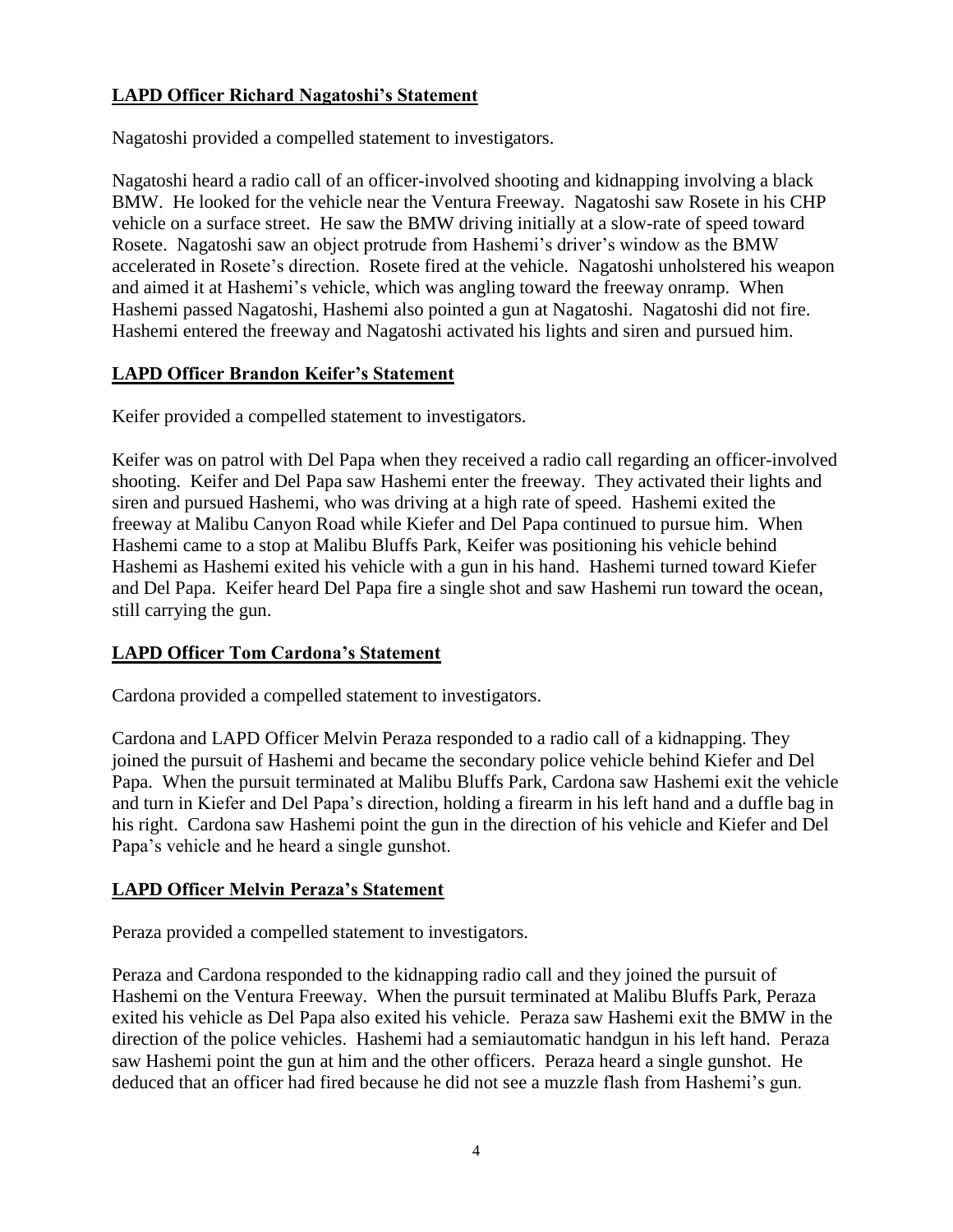When Hashemi began to run toward the cliff he was still armed with the handgun. Peraza and the other officers chased Hashemi on foot.

# **LAPD Officer John Izzo's Statement**

Izzo provided a compelled statement to investigators.

Izzo was piloting an LAPD airship and responded to a radio call regarding an officer-involved shooting. Izzo saw Hashemi's black BMW near the Ventura Freeway. From overhead, he saw Rosete's CHP vehicle turn and stop and face the BMW. He saw the BMW accelerate toward Rosete and Rosete fired. Izzo followed the pursuit and saw Hashemi exit his vehicle and flee on foot. Hashemi was holding a firearm as he fell down the bluff. He saw Hashemi discard the gun.

# **LAPD Officer Daniel Putnam's Statement**

Putnam provided a compelled statement to investigators.

Putnam was with Izzo in the airship. He alerted CHP officers to "be on the lookout" for Hashemi's black BMW and advised that Hashemi was armed with a handgun. Putnam and Izzo located the BMW near the Ventura Freeway. Putnam saw Hashemi park under a large tree. He radioed CHP Hashemi's location and saw Rosete approach the area. He saw Hashemi drive at a high-rate of speed in Rosete's direction and saw Rosete fire at the oncoming vehicle. Putnam followed the pursuit and saw Hashemi drive at over 100 mph on the freeway, weaving in-and-out of traffic. When the pursuit terminated, he saw Hashemi exit the BMW with a gun in his hand and face the pursuing officers. Hashemi ran through the park.

# **FBI Agent Tyler Call's Statement**

Call was off-duty and parked his car in a fitness center parking lot. He locked his service weapon in his vehicle. He heard Hashemi and Samandari arguing near a BMW. Call approached the vehicle and saw Hashemi forcing Samandari into the driver's seat. When he asked what was going on, Hashemi drew a semiautomatic handgun from his pocket and pointed it at him. Call retreated to his car as he watched Hashemi point a gun at Samandari's head and force her into the vehicle.

After retrieving his service weapon and FBI badge from his car, Call returned to the BMW and stood in front of the vehicle, facing the passenger side where Hashemi was seated. Call, holding his weapon in his right hand and his badge in his left, yelled repeatedly at Hashemi, "Police! Drop the weapon!" When Hashemi failed to comply and instead pointed his weapon at Call, Call ducked for cover fearing Hashemi was about to fire at him. Determining that Hashemi was an immediate threat to both himself and Samandari, Call emerged from cover and fired nine rounds at Hashemi, emptying the magazine of his service weapon. Call saw that Hashemi was struck in the face but Hashemi was still alert and giving orders to Samandari. The BMW drove out of the parking lot and Call followed the vehicle and alerted bystanders that he was a law enforcement officer and to call 9-1-1. Call followed the BMW until he could no longer keep up with the car. He called 9-1-1 and waited for LAPD to arrive.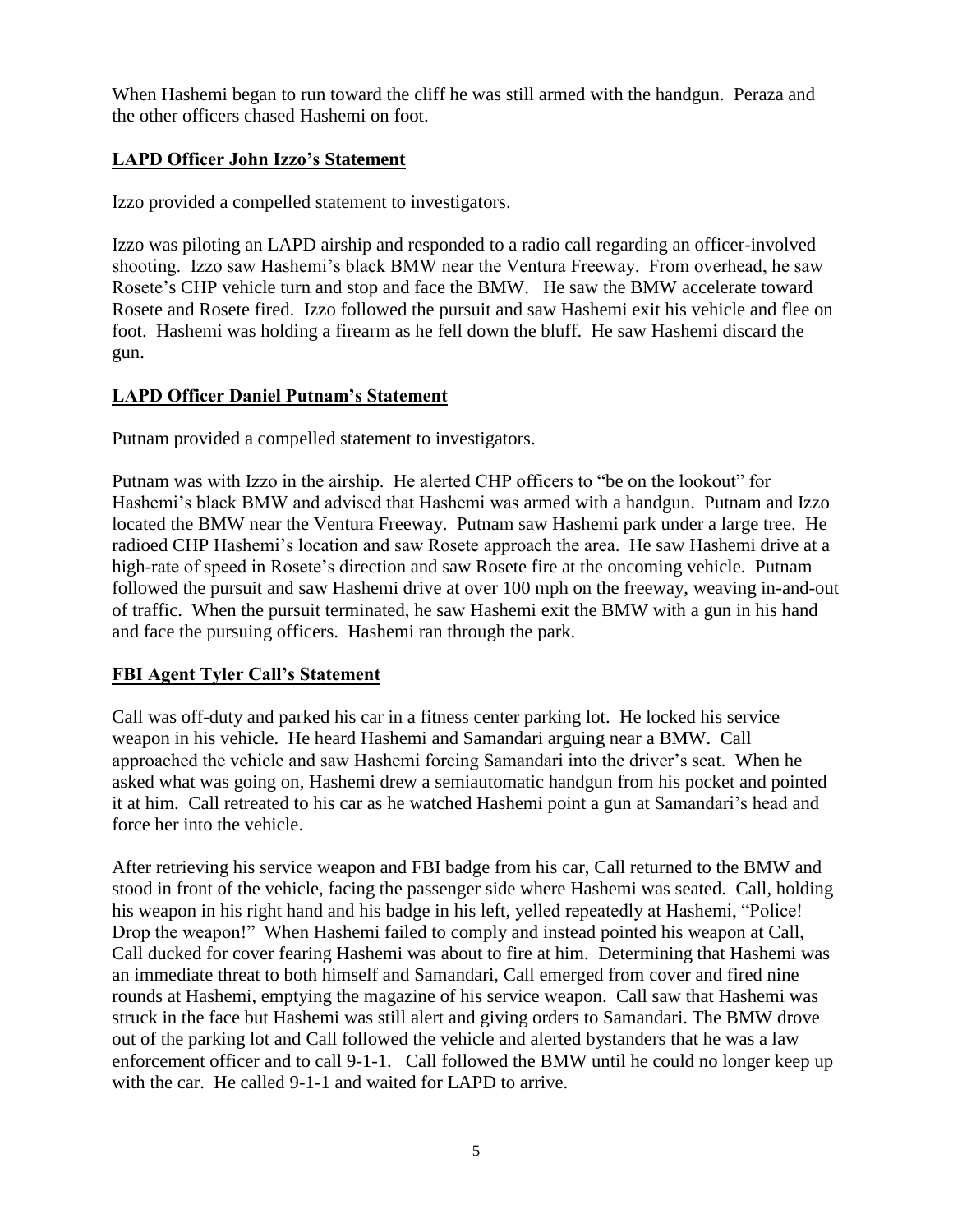## **Statement of Gregory Parker**

Parker said he saw Hashemi physically assault Samandari in the fitness center parking lot. Hashemi held her in a chokehold before forcing her into the driver's seat of her BMW. He saw Hashemi threaten Samandari with a firearm. Parker saw Call approach the car, indicating he was a law enforcement officer, and told Hashemi, "Get down! Put the gun down!" He saw Call fire into the passenger side window of the car before chasing after the car as it exited the parking lot.

#### **Statement of Howard Schneider**

Schneider saw Hashemi run after Samandari, catching her before she could reach the fitness center. He saw Hashemi pull her by her ponytail across the lot to a BMW, carrying a large firearm in his left hand. Schneider saw Call retrieve his badge and weapon from his vehicle before confronting Hashemi. Call showed Hashemi his badge and told him to drop his weapon. He heard Call fire at Hashemi and saw that Hashemi had been hit in the face before fleeing the scene.

#### **Mahsan Samandari's Statement**

Samandari told the police that she arrived for her weekly yoga class when her ex-husband, Hashemi, confronted her. She said Hashemi told her he was armed with a gun and then physically forced her into the driver's seat of her BMW. Samandari screamed for help. She saw Call approach her vehicle and display a badge. Call instructed Hashemi to leave her alone. Hashemi brandished his firearm at Call. She ducked when shots were fired. Hashemi, then in the passenger seat of the car and bleeding, held her at gunpoint and instructed her to drive out of the parking lot. Hashemi struck her twice in the back of the head with his weapon. When Samandari reached an intersection, she stopped and ran from the vehicle.

#### **Sayed Hashemi's Statement**

 $\overline{a}$ 

Hashemi was taken into custody, given his Miranda rights, and provided a statement to investigators. He said he arrived at the fitness center knowing that his ex-wife, Samandari, took yoga classes there. He said he waited in the parking lot for her because he wanted to talk to her. Hashemi said the situation escalated because Samandari began to loudly tell him to get away. When Call first responded to Samandari's yelling, Hashemi said he could not concentrate on what Call was saying. Hashemi watched Call return to Samandari's car with a gun and some type of identification but he could not hear Call identify himself as a law enforcement officer. Hashemi said Call began to fire at the car, striking him in the face and abdomen. Samandari drove out of the parking lot to take him to the hospital and she abandoned the car because it was too much for her to deal with. Hashemi denied having a gun or threatening Samandari.<sup>5</sup> After Samandari abandoned the car, Hashemi said he began driving to Malibu to jump off a cliff. He said he was about to get onto the Ventura Freeway when a CHP officer tried to stop him. The CHP officer shot at his car as he drove by. He led the pursuing officers to Malibu Bluffs Park and exited the BMW and ran toward the bluff. When he fell down the cliff, he decided to wait for the officers to come and get him.

<sup>5</sup> Videotape evidence shows Hashemi pointing the gun at news helicopters and eventually discarding the gun in a bush.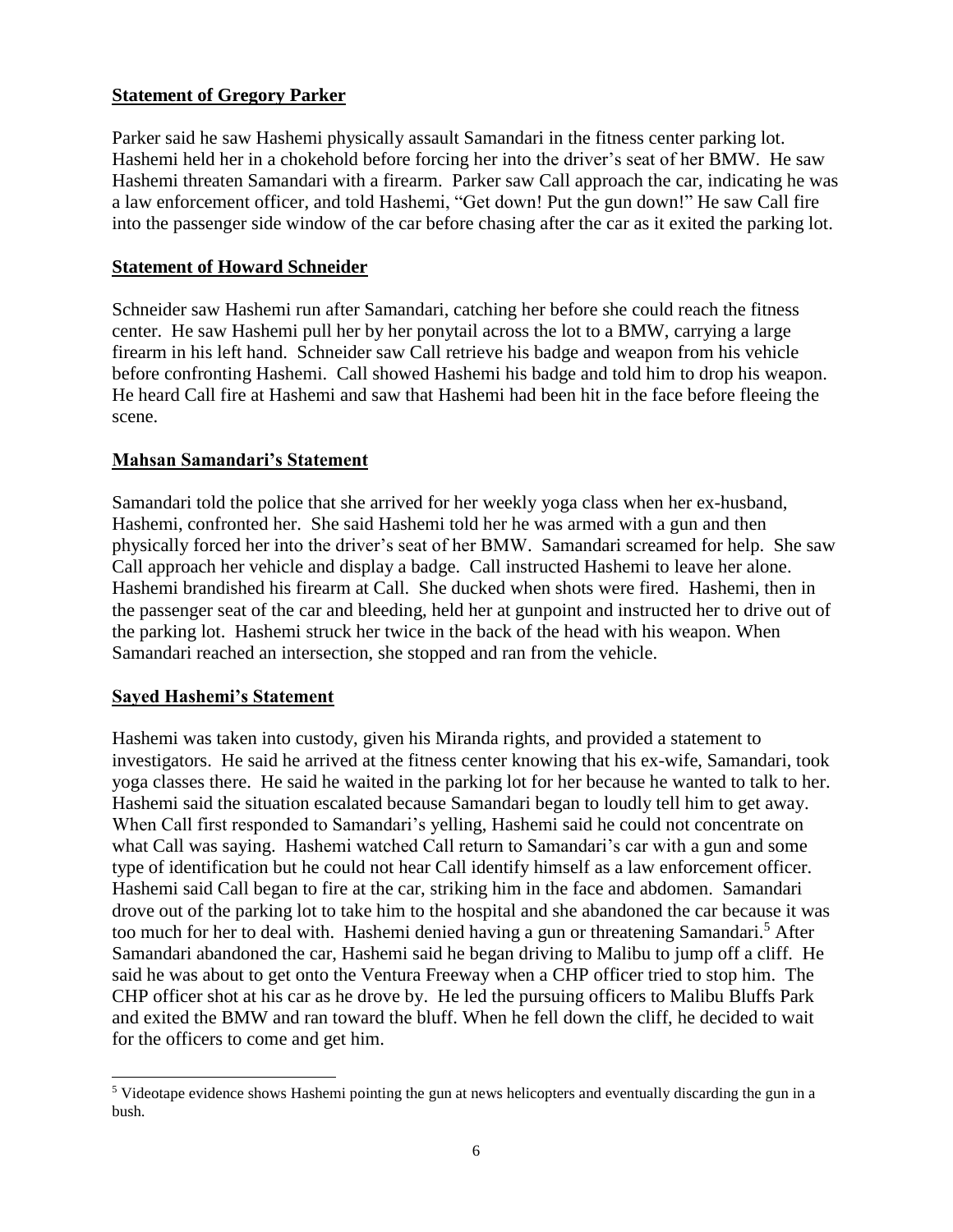# **Hashemi's Injuries**

Hashemi had two bullet graze wounds to his chin and a through-and-through gunshot wound to his right chest.

#### **Bullet Impacts**

There were six bullet impacts to the windshield of the BMW. Five of those impacts were from the exterior and are consistent with the shots fired by Agent Call. The sixth impact was from the interior of the vehicle and into the windshield and is consistent with a shot being fired by Hashemi from inside the vehicle.

There were three bullet impacts to the exterior of the driver's side of the vehicle. Those impacts are consistent with the shots fired by Rosete.

No impact was located from the round fired by Del Papa.

# **LEGAL ANALYSIS**

In California, the evaluation of the reasonableness of a police officer's use of deadly force employs a reasonable person acting as a police officer standard, which enables the jury to evaluate the conduct of a reasonable person functioning as a police officer in a stressful situation. *People v. Mehserle* (2012) 206 Cal. App. 4<sup>th</sup> 1125.

A peace officer is also entitled to use deadly force to capture a dangerous person who has committed a felony. A dangerous person is defined as one who (a) poses a significant threat of death or serious bodily injury to the person attempting the apprehension or others, or (b) has committed a forcible and atrocious felony. *People v. Ceballos* (1974) 12 Cal.3d 470. A forcible and atrocious felony is one that by its nature and manner of its commission reasonably creates a fear of death or great bodily injury. *CALCRIM No.* 505. "Police may use reasonable force to make an arrest, prevent escape or overcome resistance, and need not desist in the face of resistance… [and] in virtue of a police officer's duty to act affirmatively to protect the public, a police officer is "entitled to the even greater use of force than might be, in the same circumstance, required for self-defense." *Brown v. Ransweiler* (2009) 171 Cal. App. 4th 516.

The evidence examined in this investigation, including dash camera videotape from Rosete's CHP vehicle and video footage from media helicopters, support the witnesses and officers' accounts that Hashemi was armed with a firearm and posed an immediate and lethal threat to Samandari, numerous innocent bystanders, and law enforcement officers.

Hashemi armed himself with a loaded, semiautomatic handgun and kidnapped Samandari at gunpoint. When Agent Call confronted Hashemi and ordered him to drop the gun, Hashemi pointed the gun at Call. In fear for his life and Samandari's life, Call fired at Hashemi, striking him in the face and chest. There was also a bullet fired from inside the BMW and in the